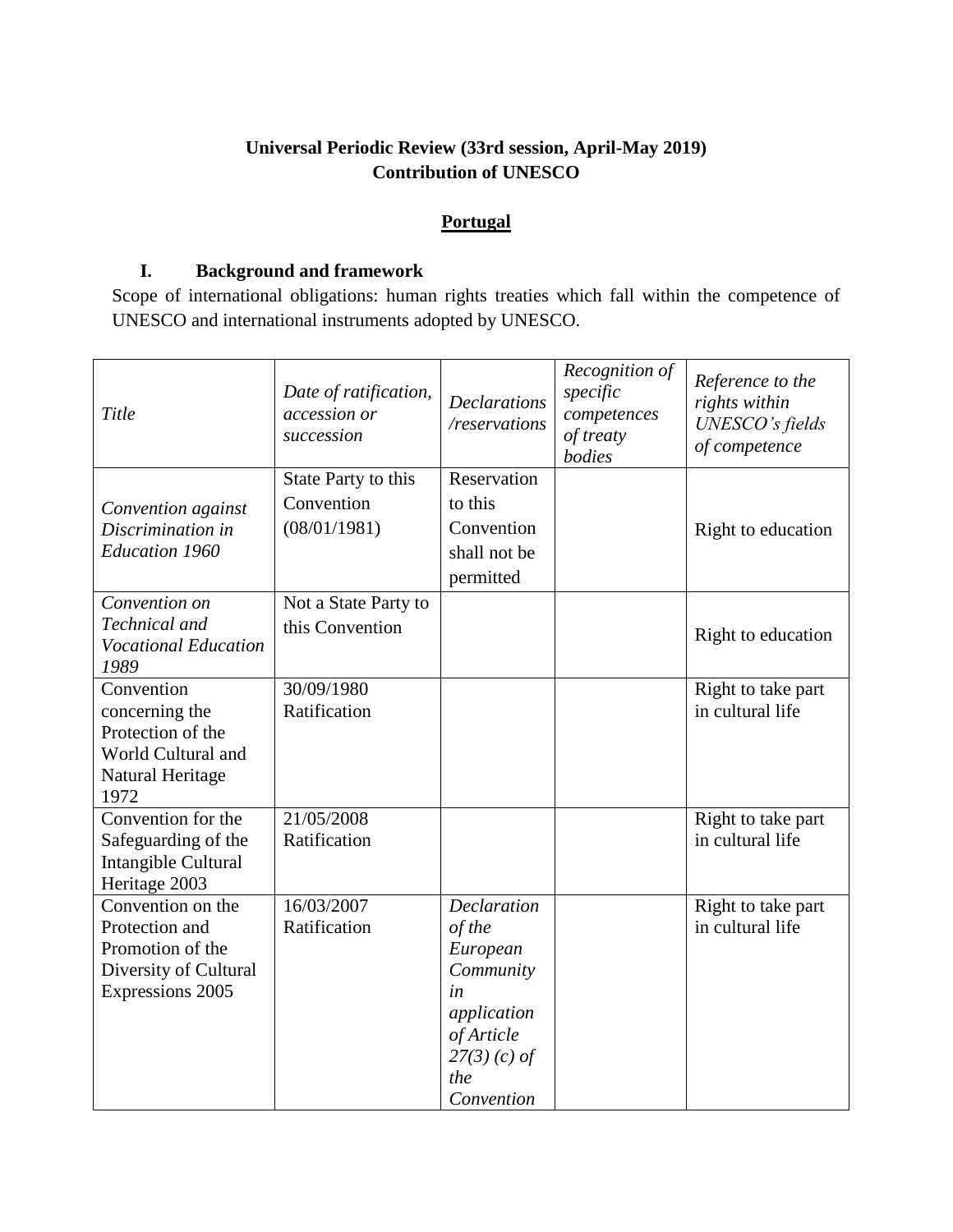| indicating    |
|---------------|
| the           |
| competences   |
| transferred   |
| to the        |
| Community     |
| by the        |
| Member        |
| States under  |
| the Treaties, |
| in the areas  |
| covered by    |
| the           |
| Convention.   |

# **II. Promotion and protection of human rights on the ground**

## **Right to Education**

1. The **Constitution of the Portuguese Republic of 1976, as amended in 2005**<sup>1</sup> , guarantees the right to education in **Articles 73 and 74**. **Article 74** provides that "everyone shall possess the right to education, and the right to equal opportunities and to access to and success in school shall be guaranteed". It adds under Article 74 (2) that the state shall be charged with "a. ensuring universal compulsory and free basic education". **Article 13** enshrines the principle of equality before the law. The general guidelines for education policies are rooted in the **Comprehensive Law on the Education System** (Law no.  $46/86$ , of 14th October<sup>2</sup>, republished by Law no.  $49/2005$ , of 30 August<sup>3</sup>).

## **Freedom of opinion and expression**

 $\triangleright$  Constitutional and Legislative Framework:

2. Articles 37 and 38 of the Constitution of Portugal guarantees freedom of expression and freedom of press and media. Exercise of these rights may not be hindered or limited by any type or form of censorship. <sup>4</sup>

3. Defamation remains a criminal offence in Portugal under Article 180 of the Penal Code, punishable by up to six months of imprisonment or a fine. Under Articles 183 and 184, if the offense is committed by means of publicity or social communication, or committed against a public official by reason of the performance of his duties, the penalties are aggravated.<sup>5</sup>

 $\overline{\phantom{a}}$ <sup>1</sup> <http://www.unesco.org/education/edurights/media/docs/3f4513167f27001cdb95932e601d13bc0797aab3.pdf>

<sup>2</sup> <http://www.unesco.org/education/edurights/media/docs/029be0ac57c8cb497b641b5179174a19abb6433d.pdf>

<sup>3</sup> <http://www.unesco.org/education/edurights/media/docs/70e55fafad230e363ac8f094dde453eaa3f6cc08.pdf>

<sup>4</sup> [http://www.wipo.int/wipolex/en/text.jsp?file\\_id=179405](http://www.wipo.int/wipolex/en/text.jsp?file_id=179405)

<sup>5</sup>[: http://www.pgdlisboa.pt/leis/lei\\_mostra\\_articulado.php?nid=109&tabela=leis&so\\_miolo=](http://www.pgdlisboa.pt/leis/lei_mostra_articulado.php?nid=109&tabela=leis&so_miolo).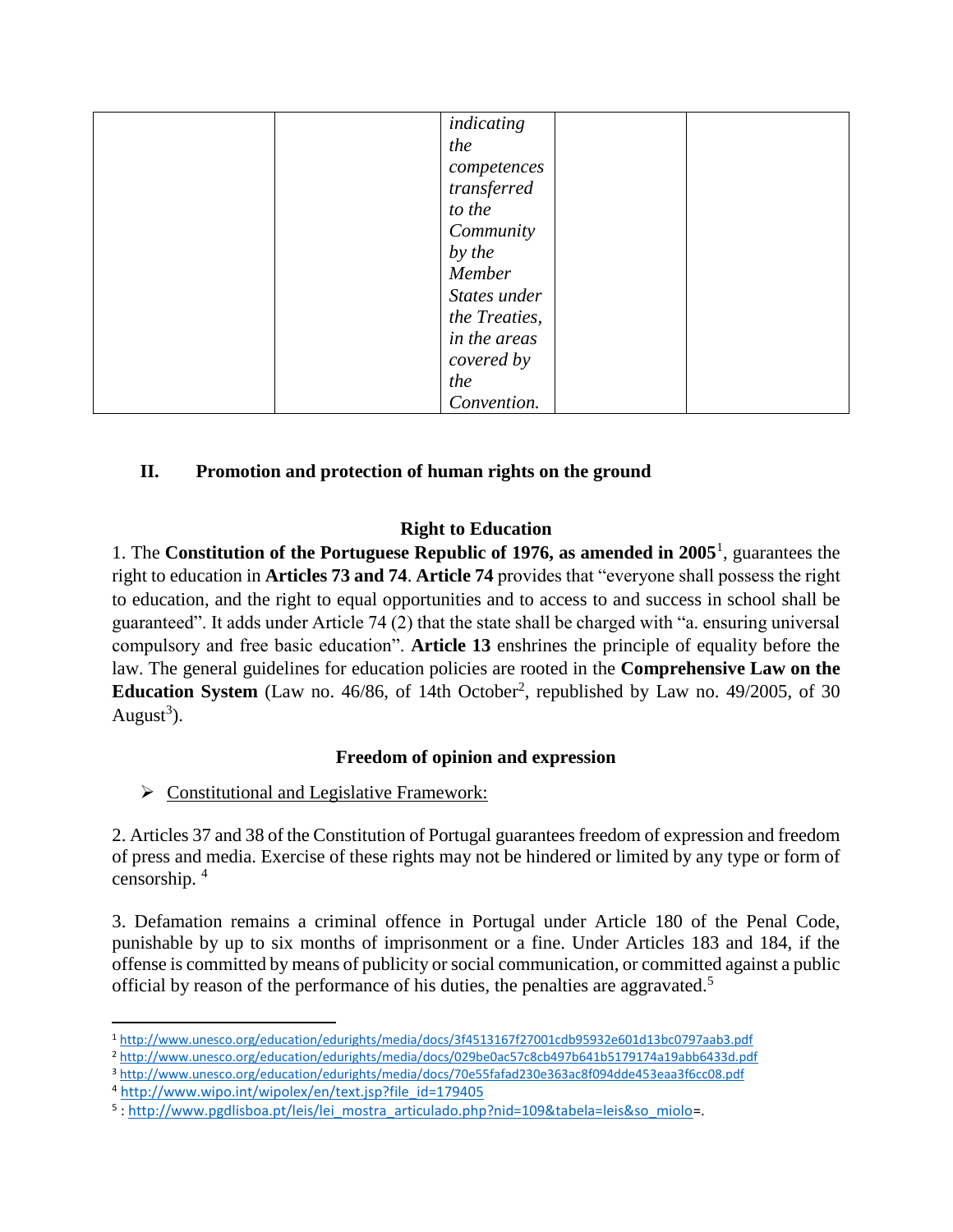4. Freedom of information has existed in Portugal since 2003, in addition to the 1993 Law of Access to Administrative Documents.

# $\triangleright$  Implementation of Legislation:

5. The Portuguese Regulatory Authority for the Media is an independent administrative body established by the law n. 53 of November 8th, 2005. The Authority's regulation mission comprises all legal persons pursuing mass media activities, within the jurisdiction of the Portuguese State, which include press agencies, newspapers, and radio and television operators; the Authority is authorized to issue licenses for broadcasters.

6. The Authority comprises the chairperson, the vice-chair and three board members. Four of the five members of the regulatory board are elected by the Parliament by a majority of two thirds of the deputies and the fifth member is co-opted by the previously elected four. All members shall take office before the President of the Portuguese Parliament.<sup>6</sup>

- $\triangleright$  Safety of Journalists:
- 7. UNESCO recorded no killing of journalists in Portugal since 2008.

# **III. Review and specific recommendations**

8. A number of recommendations was addressed to Portugal during the previous UPR cycle concerning the need to address the significant level of discrimination in access to education, in particular against vulnerable groups such as the Roma population, women and girls, and children of migrant background. Recommendations also included the need to increase human rights education.

Legislative framework

- The **Comprehensive Law on the Education System** (CLES) provides the legislative framework on education (Law no. 46/86, of 14th October<sup>7</sup>, republished by Law no. 49/2005, of 30 August<sup>8</sup>. Education is **compulsory for all from 6 to 18 years of age**, according to **Law no. 85/2009,** of 27 August. Under this latter, compulsory education has been enlarged until the age of 18 years or until students complete secondary education.
- **Law no. 65/2015** (the first amendment to Law no. 85/2009) foresees the **universality of pre-school education** for all children from the year they reach the age of 4 years, and establishes the mechanisms for assessing the possibility of extending universality to children from age  $3 \text{ years}^9$ .
- Education is **universal and free** under Article 3(1) of **Law no. 85/2009**.

 $\overline{\phantom{a}}$ 

9 State report of the 9th consultation on the implementation of the Convention and Recommendation against Discrimination in Education, p17, http://www.unesco.org/education/edurights/media/resources/file/Relat\_rio\_-

UNESCO\_Conven\_\_\_\_\_o\_Recomenda\_\_\_\_o\_discrimina\_\_\_\_o\_no\_ensino\_15DEC\_E\_\_\_.pdf

<sup>6</sup> http://www.erc.pt/pt/fs/erc-in-english

<sup>7</sup> <http://www.unesco.org/education/edurights/media/docs/029be0ac57c8cb497b641b5179174a19abb6433d.pdf>

<sup>8</sup> <http://www.unesco.org/education/edurights/media/docs/70e55fafad230e363ac8f094dde453eaa3f6cc08.pdf>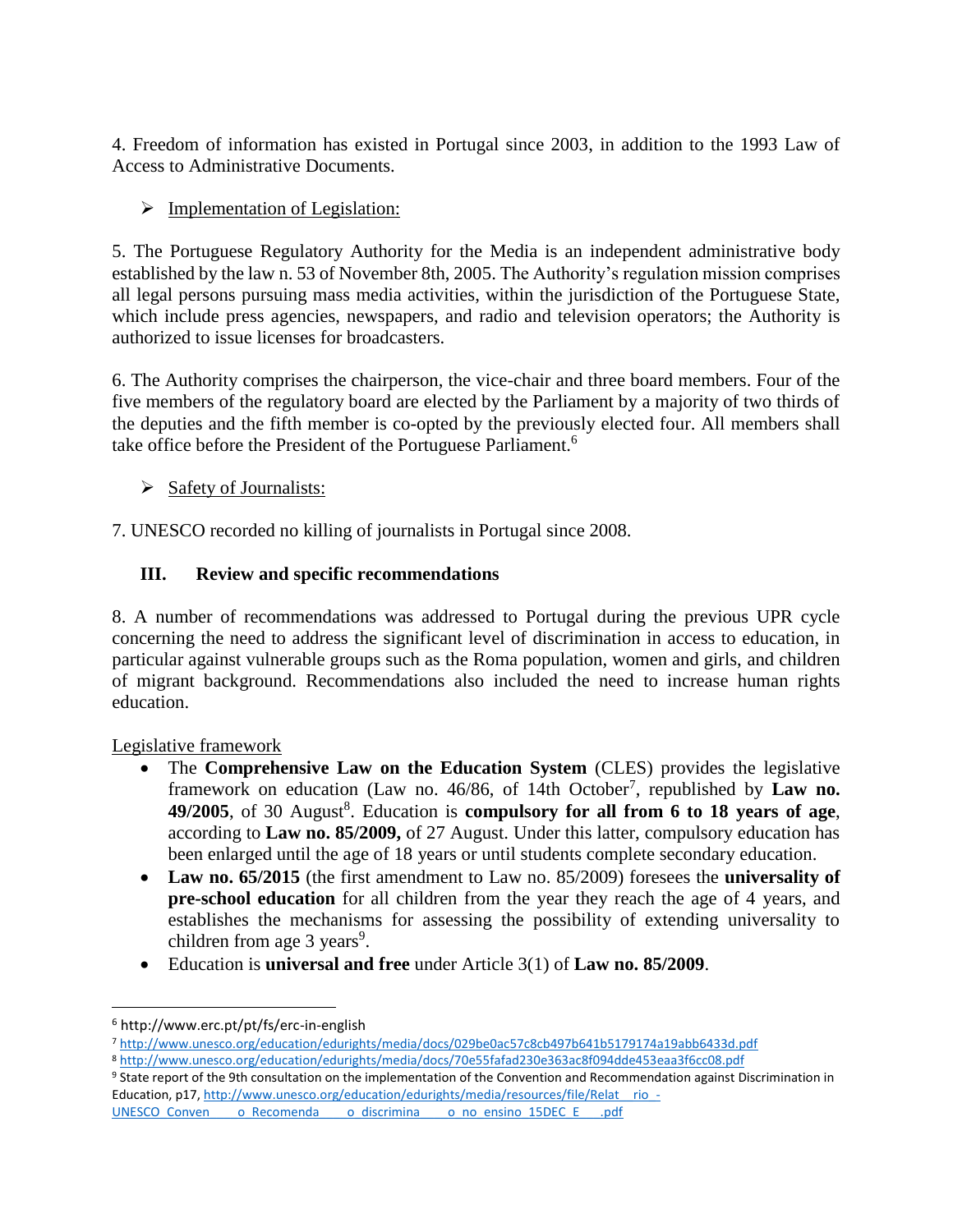#### Access to education

- Portugal reported to have increased its efforts in recent years to: 1/ **generalize secondary education** as the minimum level of qualifications; 2/ strengthen **lifelong learning opportunities** for all and at all levels and types of learning; 3/ value the process of **recognition, validations and certification** of competences; 4/ invest in **double certification;** 5/ ensure a **smooth transition** between education and training and employment; 6/ anticipate and identify **qualification needs**; 7/ develop **adequate guidance systems<sup>10</sup>** .
- **Decree-Law n<sup>o</sup> 88/2006** regulates the creation of post-secondary education programmes aimed at increasing access and availability of technical and vocational education.
- With regard to the **lifelong learning** attendance rate, there was a significant improvement; in 2015, at 9.7%, Portugal stands very close to the average participation in the European  $Union<sup>11</sup>$ .

## Quality of education

- **Decree-Law n. 396/2007** of December 31 regulates the **National Qualifications System (NQS)** and integrates a set of structures and instruments that ensure the relevance of training and learning<sup>12</sup>.
- Concerning human resources, in particular **teaching staff**, legislation exists in the field of teachers' placement (legal framework of placement's competition) and the qualification of the teaching staff in order to ensure the quality of teaching<sup>13</sup>.

Non-discrimination and inclusive education

- **Article 13** of Portugal's Constitution guarantees **equality before the law** and the principle of non-discrimination. The **Statute to the Student and School Ethics** (2012) enshrines the principle of non-discrimination as a right and a duty and prohibits differences in treatment $14$ .
- Despite great improvement, immigrants, foreigners and ethnic and racial minorities, including the Roma minority and people of African descent, continue in practice to face discrimination in access to education<sup>15</sup>.
- Regarding **children with educational needs**, **Decree-Law no. 3/2008** establishes the right of children and young people with special educational needs to non-discrimination in access to and attendance at regular schools, from pre-school to secondary levels. **Ordinance no. 201-C/2015** of July 10th defines the curricular matrix framing the planning

 $\overline{\phantom{a}}$  $10$  Ibid, p8.

<sup>&</sup>lt;sup>11</sup> State report of the 9th consultation on the implementation of the Convention and Recommendation against Discrimination in Education, p23.

<sup>12</sup> Ibid, p7.

<sup>13</sup> Ibid, p27.

<sup>14</sup> Ibid, p9.

<sup>15</sup> Concluding observations on the combined third and fourth periodic report of Portugal, Committee on the Rights of the Child, p7.

[https://tbinternet.ohchr.org/\\_layouts/treatybodyexternal/Download.aspx?symbolno=CRC%2fC%2fPRT%2fCO%2f3-4&Lang=en](https://tbinternet.ohchr.org/_layouts/treatybodyexternal/Download.aspx?symbolno=CRC%2fC%2fPRT%2fCO%2f3-4&Lang=en)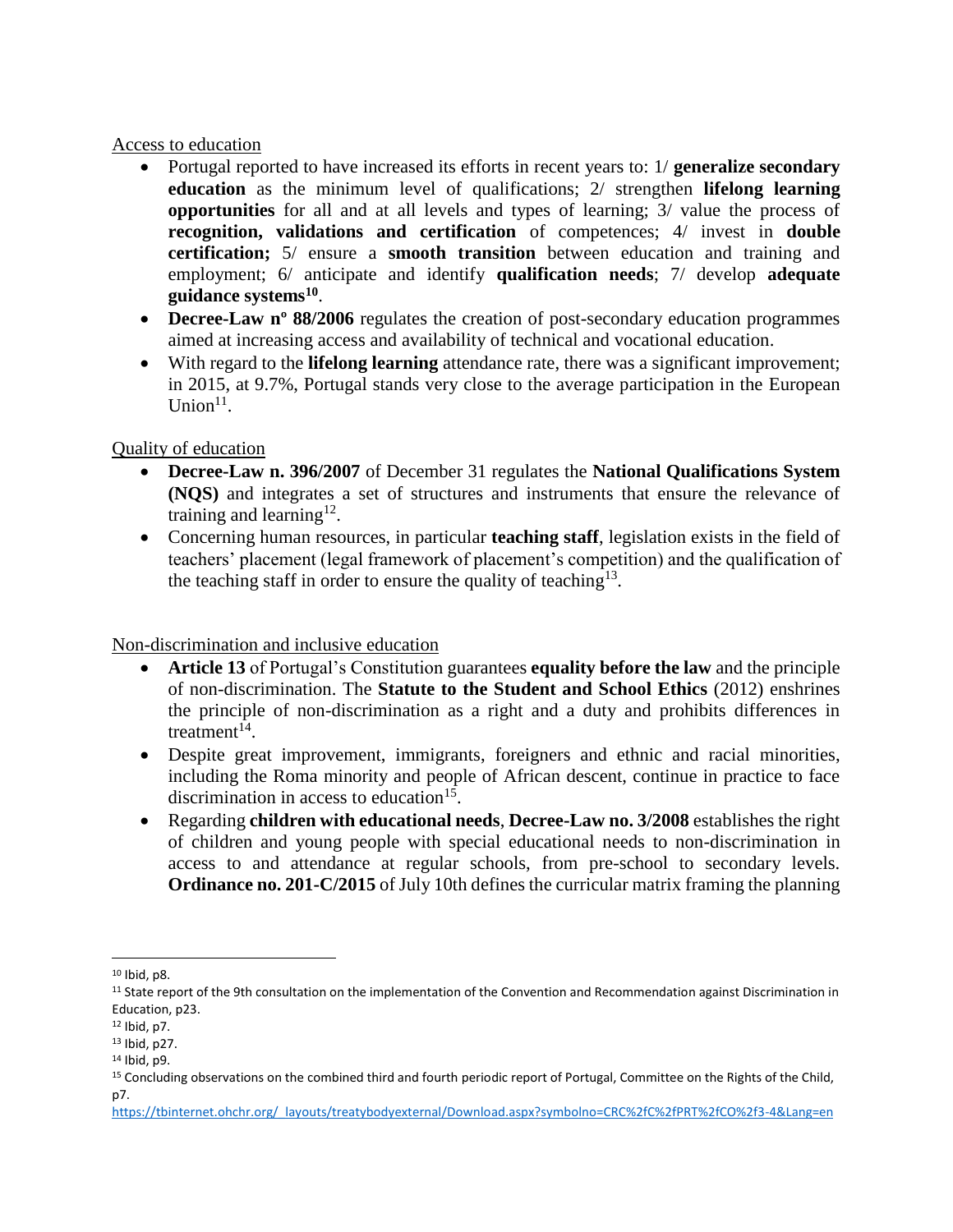of the individual curricula<sup>16</sup>. Measures implemented include educational measures that integrate the adequacy of the teacher and learning process and penalties for school that do not respect the right of pupils with educational needs to priority in enrolment.<sup>17</sup>

 Portugal's **Educational Territories for Priority Intervention Programme** (ETPIP) is adapted to the needs of **learners and schools in disadvantaged contexts** and currently supports 17% of Portuguese schools<sup>18</sup>. The **Choices Programme** also aims to promote social inclusion of children and young people from vulnerable contexts, particularly children of some ethnic or migrant backgrounds<sup>19</sup>.

## Gender equality

- The 2013 **National Plan for Gender Equality, Citizenship and Non-Discrimination**, **2014-2017** provides a set of measures aimed at promoting gender equality.
- Concerns were expressed over the **sex segregation** of certain fields of study. This results in similar sex segregation of occupations in the labour market and higher unemployment rates for young women in spite of their higher rate of certification compared with employed males<sup>20</sup>. Concerns were also expressed over **high school dropout rates** among Roma girls owing to childbirth and/or forced marriage<sup>21</sup>.

#### Minorities and migrant population

- The Roma population has a low level of education Portugal, as reflected by their poor school enrolment. The **National Strategy for the Integration of Roma Communities, 2013-2020** was adopted in April 2013 to improve their situation. The plan sets a number of priorities such as: ensuring access to pre-school education, promoting secondary education and encouraging higher education, preventing early school leaving, ensuring access to lifelong learning. Those priorities are not, however, unique to the Roma community, as they apply to all children and young people in vulnerable settings<sup>22</sup>.
- The **Strategic Plan for Migration 2015-2020** was adopted in March 2015. In view of the current migratory crisis and the growing number of refugees, Portugal reported a number of measures including<sup>23</sup>:
	- 1. **Extraordinary educational measures** for the integration of refugee children and young people in Portuguese schools. In addition to the specific guidelines for the granting of equivalence of foreign qualifications, **a progressive integration into the Portuguese curriculum is foreseen**, along with a reinforcement of Portuguese language learning.

 $\overline{\phantom{a}}$ 

<sup>&</sup>lt;sup>16</sup> State report of the 9th consultation on the implementation of the Convention and Recommendation against Discrimination in Education, p15.

<sup>17</sup> Ibid.

<sup>18</sup> Ibid, p12.

<sup>19</sup> Ibid, p13.

<sup>&</sup>lt;sup>20</sup> Concluding observations on the combined eighth and ninth periodic reports of Portugal, Committee on the Elimination of Discrimination against Women, p8,

[https://tbinternet.ohchr.org/\\_layouts/treatybodyexternal/Download.aspx?symbolno=CEDAW%2fC%2fPRT%2fCO%2f8-](https://tbinternet.ohchr.org/_layouts/treatybodyexternal/Download.aspx?symbolno=CEDAW%2fC%2fPRT%2fCO%2f8-9&Lang=en) [9&Lang=en](https://tbinternet.ohchr.org/_layouts/treatybodyexternal/Download.aspx?symbolno=CEDAW%2fC%2fPRT%2fCO%2f8-9&Lang=en)

<sup>21</sup> Ibid, p10.

<sup>&</sup>lt;sup>22</sup> State report of the 9th consultation on the implementation of the Convention and Recommendation against Discrimination in Education, p8.

<sup>23</sup> Ibid, p10-11.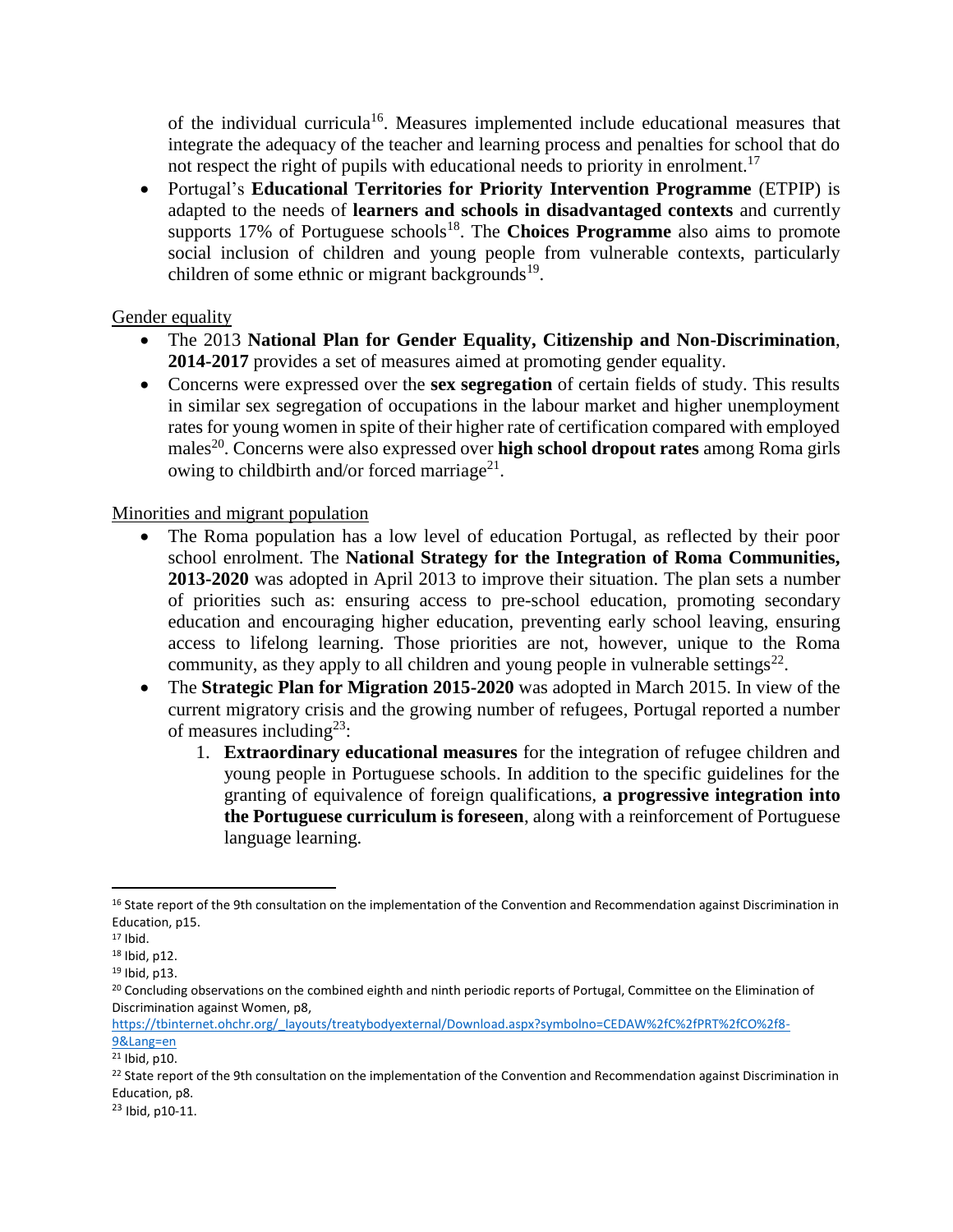- 2. The **"Not Just Numbers" Project**, which seeks to foster knowledge about migration and asylum in the European Union.
- 3. **Conclusion of a cooperation protocol** between the National Agency for Qualifications and Vocational Education7 (ANQEP) and the Platform for Support to Refugees.
- Regarding **resident foreign citizens**, Portugal has had **Portuguese language courses** for foreigners for several years, since it considers the right to learn the host country's language to be a priority<sup>24</sup>.

#### **IV. Specific recommendations**

- 9. Portugal should be encouraged to intensify its efforts to address discrimination in access to education, which, despite being forbidden by the law, continues to occur in practice, especially against ethnic minorities, women and girls, people from a migrant background and disadvantaged contexts.
- 10. Portugal should be encouraged to continue its efforts to address the needs of children with disabilities and strengthen its inclusive education system.
- 11. Portugal should be encouraged to take comprehensive measures to increase levels of education and enrolment rates of Roma communities. With regard to women and girls in particular, Portugal should be strongly encouraged to address harmful practices such as child marriage which prevent the right to education from being fully realized.
- 12. Portugal should be strongly encouraged to foster educational opportunities for migrants and refugee populations.
- 13. Portugal should be encouraged to pursue its efforts to integrate human rights education in national curricula.
- 14. Portugal should be encouraged to continue submitting comprehensive national reports for the periodic consultations on UNESCO's education-related standard-setting instruments.
- 15. Portugal should be encouraged to share with UNESCO any relevant information to update its country profile on UNESCO's Observatory on the Right to Education.<sup>25</sup>

#### **\*\*\***

#### **Freedom of opinion and expression**

16. Portugal is recommended to decriminalize defamation and place it within a civil code that is in accordance with international standards.

#### **\*\*\***

## **Cultural rights**

 $\overline{a}$ 

<sup>24</sup> Ibid, p10.

<sup>25</sup> <http://www.unesco.org/education/edurights/index.php?action=countries&lng=en>